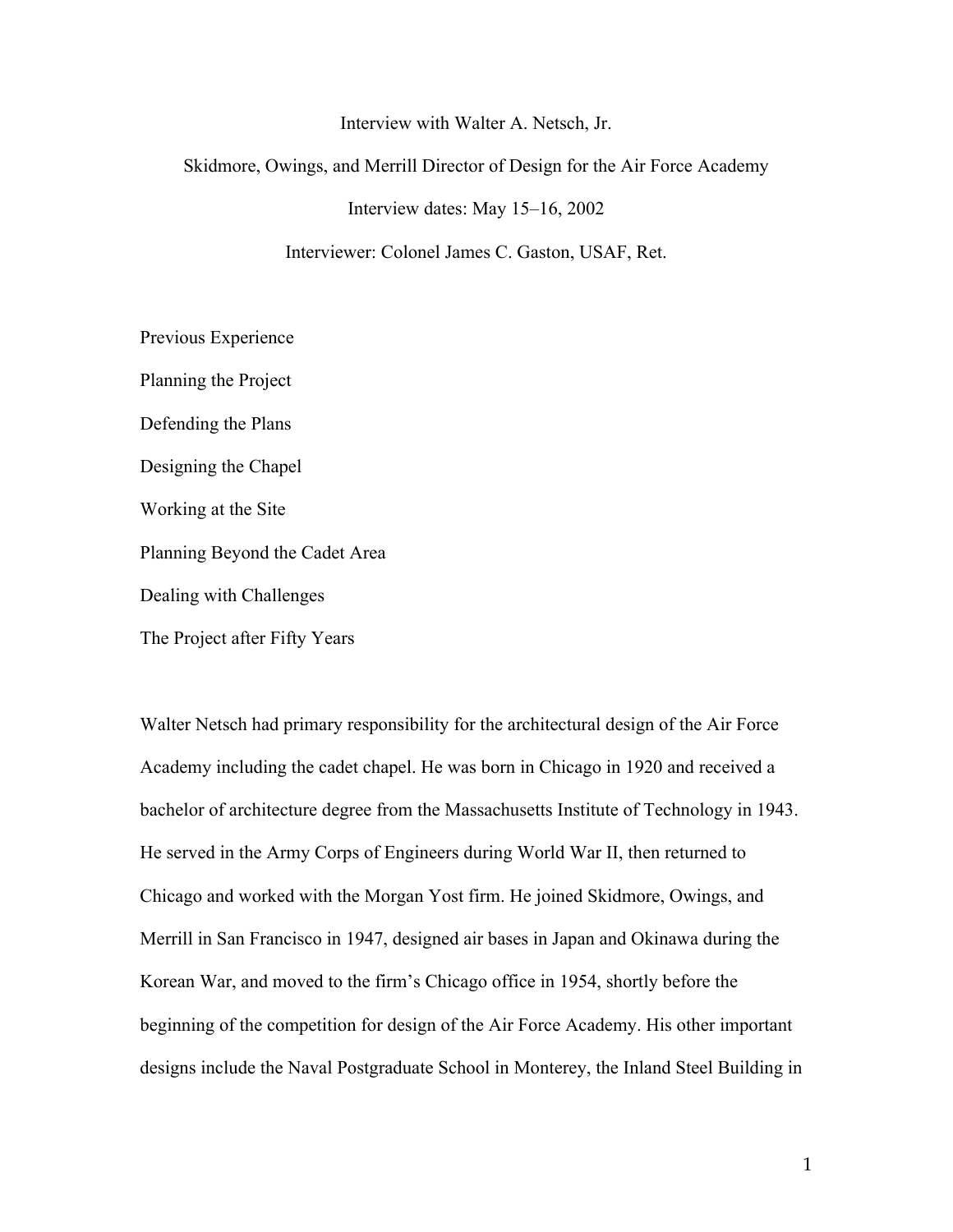Chicago, the Regenstein Libraries at Northwestern University and the University of Chicago, and the East Wing of the Art Institute of Chicago.

#### Previous Experience

Q: Winning the Contract

The competition to select a firm to furnish architectural and engineering services for construction of the Air Force Academy began in April 1954, not long after you arrived at the Chicago offices of Skidmore, Owings, and Merrill (SOM). On July 23, 1954, Air Force Secretary Harold Talbott announced that he had chosen SOM from a field of 261 competing firms. Please tell us what you recall about how SOM won the contract.

Netsch: I had been out in California and I was brought back to Chicago to work on the Inland Steel Building. Nat was a roving partner in charge, Nat Owings. He was the principal partner, and he heard about the competition. Normally he didn't believe in them. This was a commission of the utmost importance to the nation, to architecture, and so we decided (they decided, it wasn't a *we)* they decided to join it, and they appointed me to assemble the entry. So I assembled the entry for the firm, and then we were selected as a finalist.

> Nat and Gordon Bunshaft, who was the chief designer of Skidmore at the time and well known for his buildings—the two of them were to make the formal presentation. Nat wanted a chart, so I had been doing all that work before. He wanted a chart to show that we could get the cadets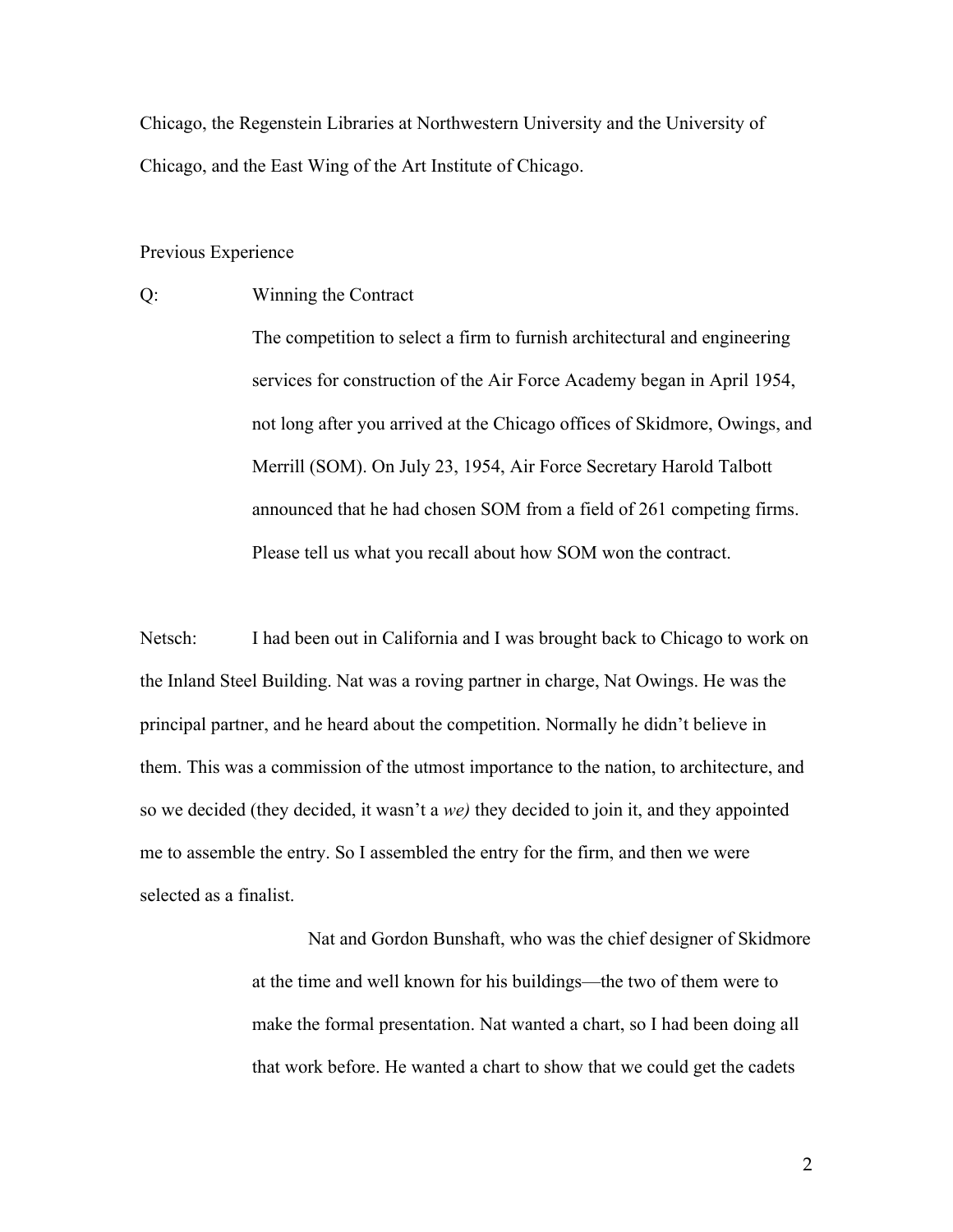in so that the seniors would graduate with a completed campus. So I did a chart; it was called the "yellow chart." It was very bright. I had taken the program that had been given all the architects, and assembled it in a yearly construction sequence. Gordon took one look at that and said, "Nat, if you show that, I'm not going in the room."

And Nat said, "I'm showing that and you are going in the room."

And so that's how a decision was made, and it was important. Nat was right—it was an important decision to know that one of the firms that was entering was as concerned about the cadets getting in as about doing a piece of architecture.

I disappeared from the scene after the "yellow" presentation. Then later on, of course, we were selected. There were many stories about selection. Many architects did try a lot of "connections," shall we say, just to put forth their qualifications. Skidmore, because they had been working at Oak Ridge, because they had been working in Morocco, they had known many people and many people knew Skidmore. So it wasn't really necessary for the firm to express its opinion.

At the final meeting in which we presented our proposal, Eero Saarinen sketched a solution. Eero was of course acting as a single person. It was a question of his talent, and he was the one person I was concerned about among the finalists because he was then, I would say, the leading architect in the country except for Frank Lloyd Wright. I had no idea that Mr. Wright was on one of the teams until many years later. So teams formed for various reasons, and at the presentation I know that Eero did this sketch and it happened to be on the site that the academy now sits. So he had made a decision very early, which I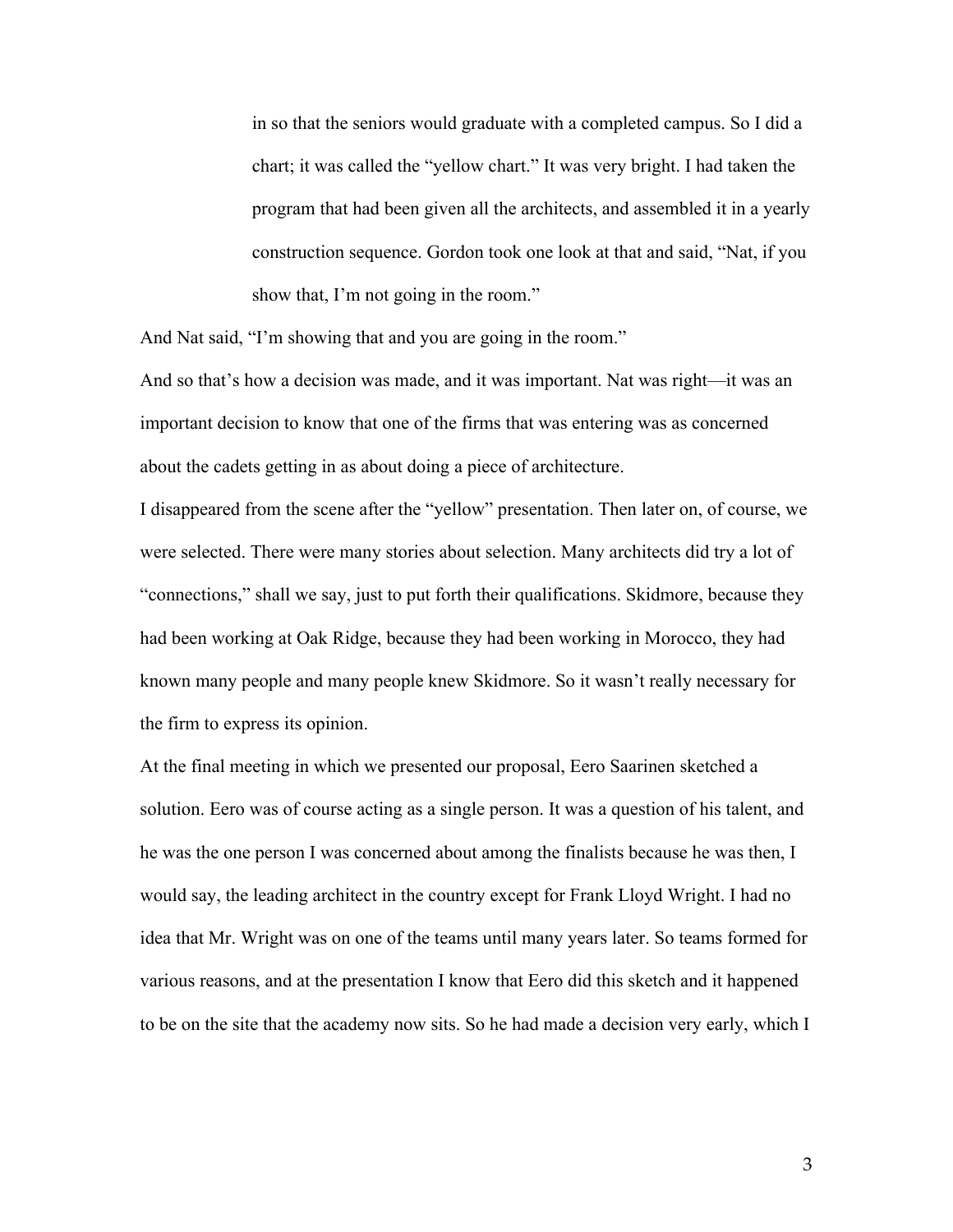discovered later, and he was one of the four or five professionals selected by the secretary of the Air Force.

And that was Nat's brilliance. It really was. Nat wanted top professional teams to criticize our work so that in the minds of the public and the military they were getting a top job unlike many other competitions that have happened since, where they've had twenty or twenty-five consultants and no one did anything because no one could agree on anything. By having Mr. Saarinen and Mr. Belluschi, they could expect a top job. They reported to the secretary, not to us. And it was very important.

I guess as a young architect, I was somewhat afraid because I had been an enlisted man in the Second World War and I was suddenly going to be meeting generals. I'd rather have them recognize my star performance at MIT rather than my service in the Aleutian Islands to be a determinant of qualification. But that isn't why we did it [used independent consultants]; that was my worry. Nat wanted an orderly procedure and a professional one. It all worked out; we only had a few complications with the secretary of the Air Force.

I don't know whether you are aware or not but one of the main problems with design was the airfield at the academy. We discovered that the airfield was subject in location to a diurnal wind situation, which meant in the morning and evening we had opposite winds. Fortunately they were 180 degrees. But they made access to the airstrip a problem. And so we had to recommend moving the highway. In those days it was post war, and the world was going to solve all problems, and it was our responsibility to solve this one. The secretary of the Air Force did not see that as a problem. He just kept saying, "Change the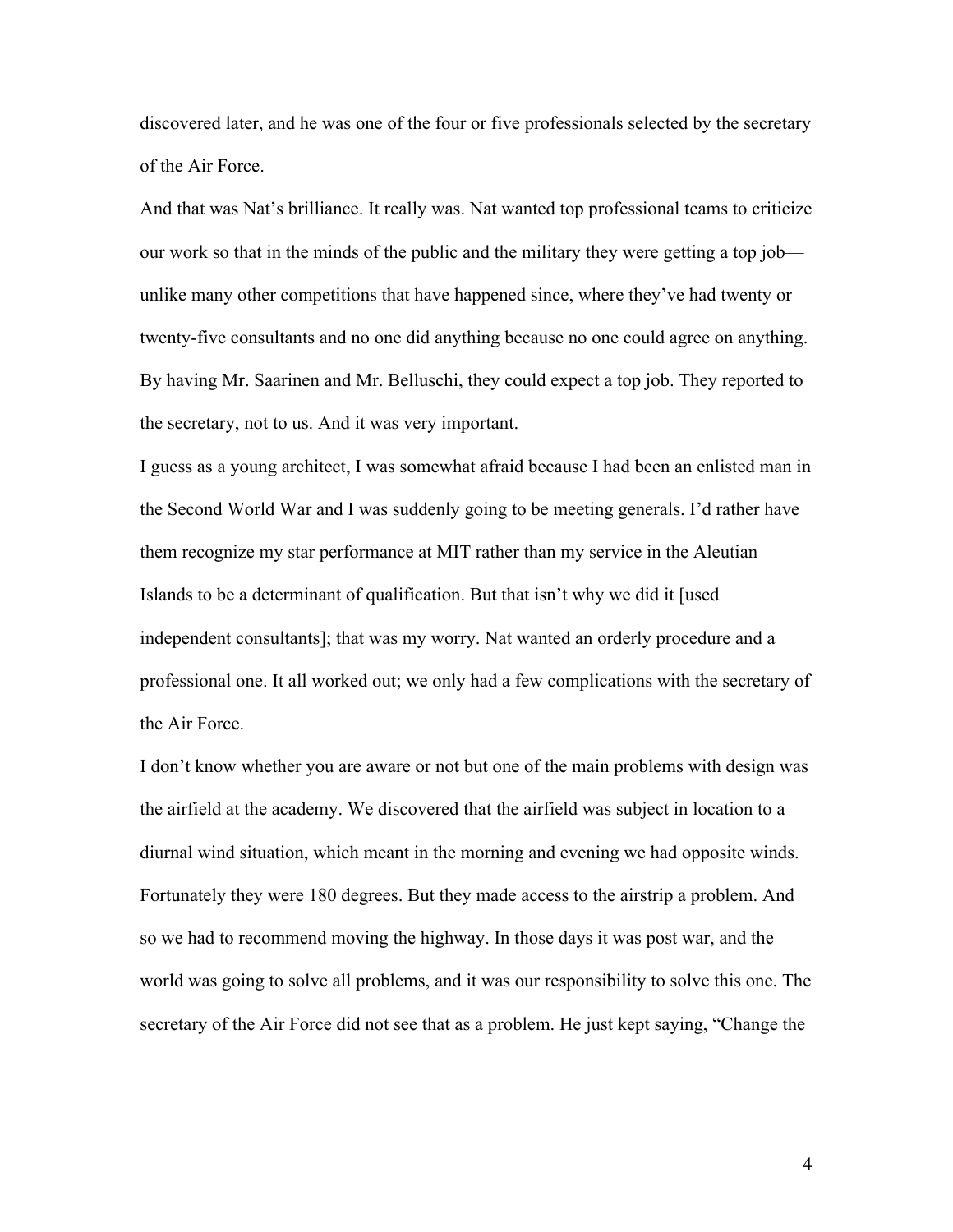airstrip around." And it took private conversations between the military and the secretary to convince him of the need for that.

> I had made a beautiful drawing showing all the red danger areas to aircraft. These are student airplanes; these aren't airships. And besides, remember we were still propeller driven when we started the academy, and you had to worry about shifting winds. I had this wonderful diagram that showed all the areas we would have to cut down if we had to change the topography and the plant material, and I was, of course, considerably concerned about that. Well, all's well that ends well. We were able to move the road. We were able to establish a good flood plain solution for the academy and the community. And it was the only really major problem, of course, except for the design of the chapel.

### Q: Influence of Earlier Experiences

You were a young man when you became head of the design team for one of the largest architectural projects in the country, but you had extensive experience with the military and with SOM. After earning your degree from MIT in 1943, you spent three years with the Army Corps of Engineers before joining SOM in San Francisco. You designed air bases in Japan and Okinawa, and you designed the Naval Postgraduate School in Monterey. How did these earlier experiences influence your thinking as you assumed responsibility for designing the Air Force Academy?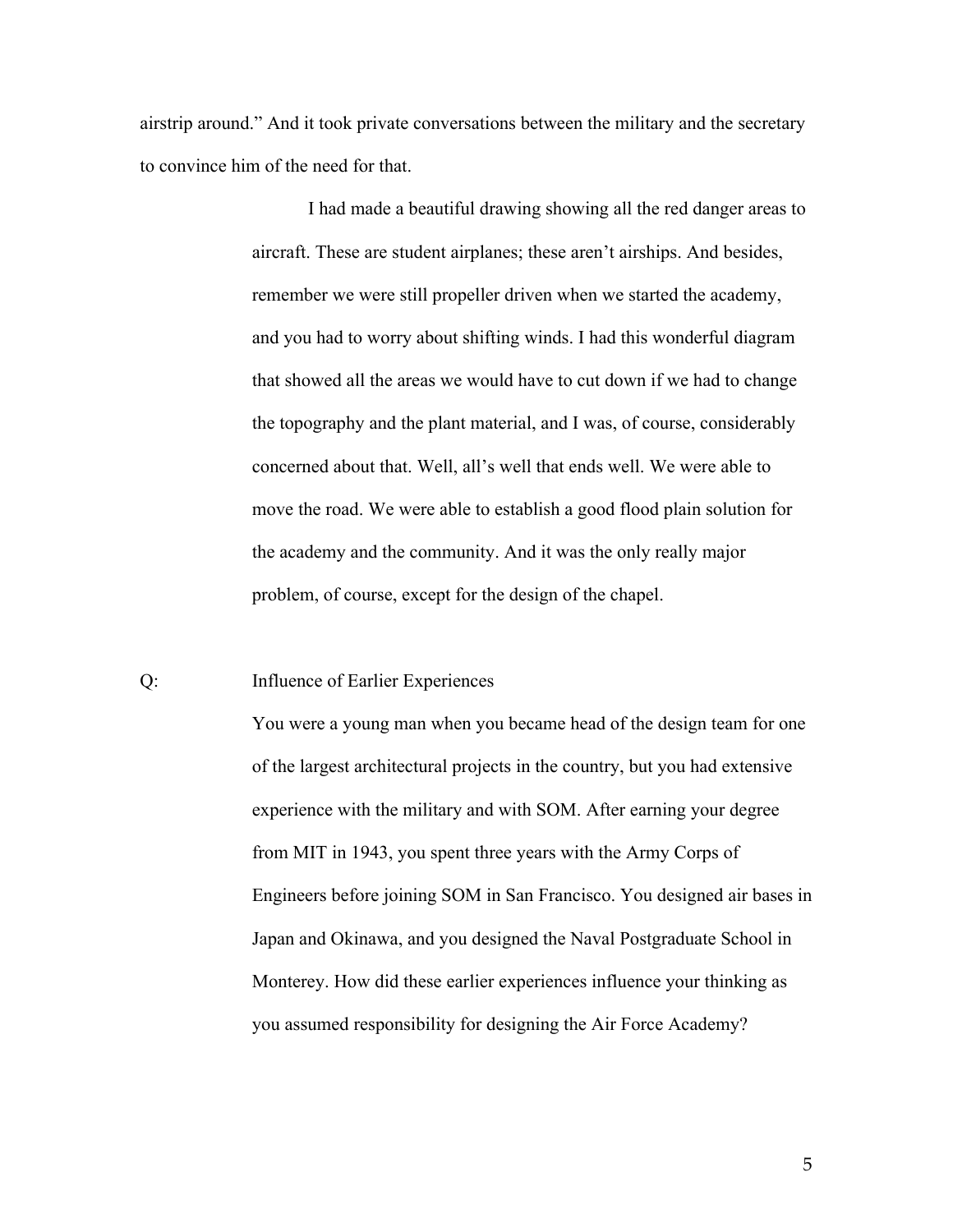Netsch: I was thirty-four. It amazed me, too. I was Nat's protégé. I did not expect to be given the project. I was very happy with the project I had. Everybody in design in Skidmore was wondering how it was going to be handled. Nat in a sense raised me in the firm. He wanted a Chicagoan in Chicago, a lead designer that was not devoted to any one idiom as far as architecture was concerned, whether it was Mies, Gropius, or Corbusier. He didn't want that, and so he depended on me. My graduation from MIT provided a situation that had no god. I was free, from his standpoint, in that I would not be bringing a particular design philosophy to the project except the more pragmatic ones of an architectural and engineering institution.

So I was selected, and I was then asked to form a team. I called up all the leading architectural schools in the country, talked to the deans, and told them that I had been selected by Skidmore to head up the design team and that I was looking for the youngest and the brightest they had had in the last classes. And that's how I formed the team. Actually the SOM banner was one they all were happy to join.

When I was selected, it was understood that I had to show anything I did to Gordon Bunshaft first, and I had no objection to that. He had done Lever House; he had done many important buildings; he'd had a wartime experience much broader than mine; and he had really huge talent. It proved absolutely wonderful. I would take the designs that I had been working with, and Ralph Youngren (who was my assistant) and I would trot off to New York, stay in an inexpensive room in an expensive hotel, and trot over to his office and show the work. He would have laid out on his table the plan of the academy. He would be working on it, and we would study it. If it was a building, we would go over the building, and I would go over the program, and he would maybe try to modify things.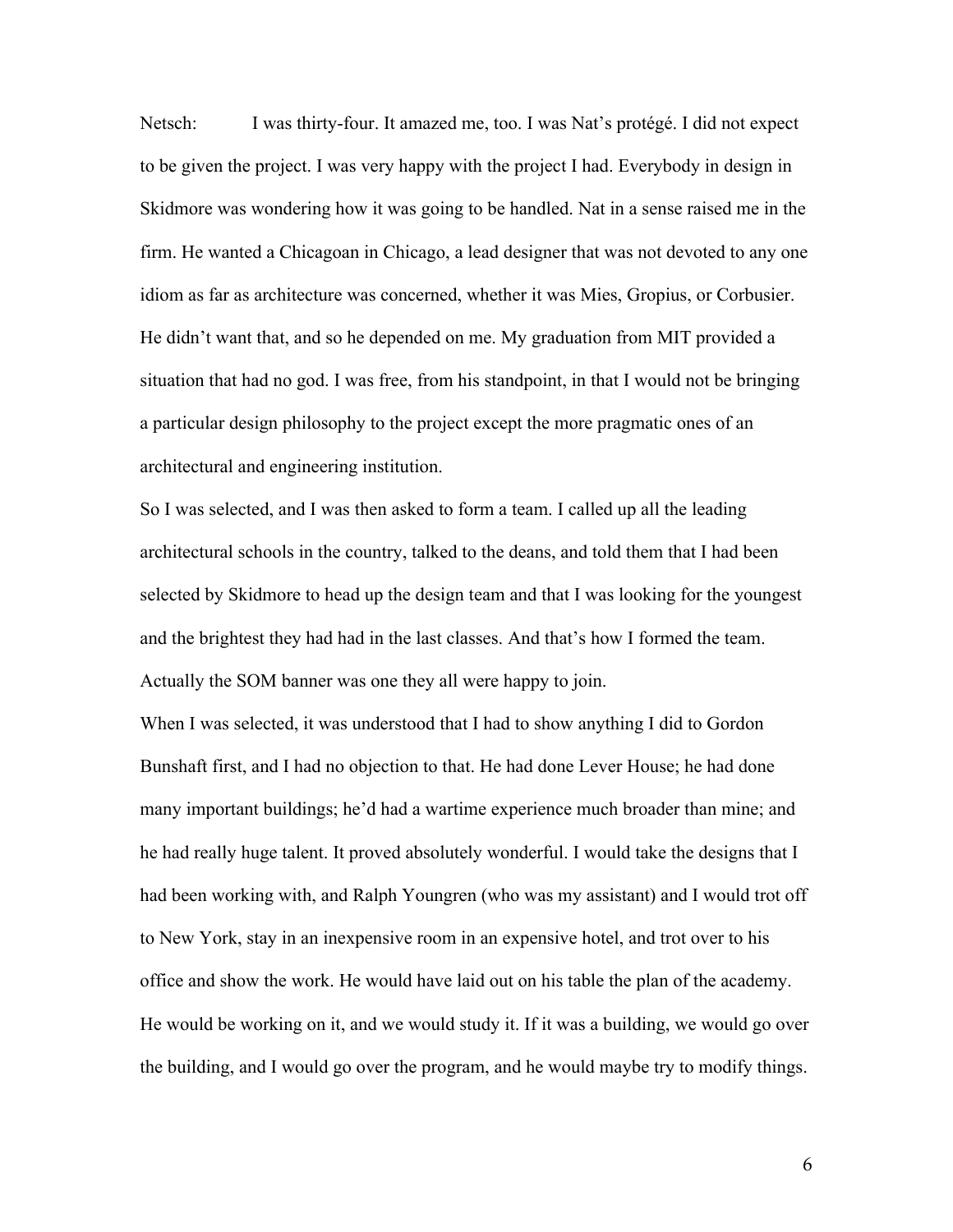He wasn't always very interested in pure structure, I mean just putting the columns in the right places. So I would have to go home and get them back in order. But aside from that, it was a great experience to work with him, and we became good friends as a result of that.

> Eero Saarinen used to bring his chief of design to meetings to see how I did it. And then Eero and his wife, Aline, and Nat and Gordon and I would meet afterwards and talk, and it was a highly professional thing. Pietro Belluschi was a little different. He was still the dean at MIT. He had a different kind of role to play, he felt, and he stayed pretty much to that. His wife had been ill, and so he wasn't as free socially as Eero was. Welton Beckett and Wally Harrison were at two ends of the country. One was in Hollywood and the other one was in New York. Both of them had a big practice. Welton Beckett was pretty sure of what he wanted, maybe not what I wanted, but pretty sure of what he wanted. Wally Harrison was then designing the opera house in Lincoln Center, and he asked me to help him design the opera house. I really at that moment was not interested in an opera house from Adam, but it worked out. So we had good rapport except for one instance on the cadet quarters.

### Planning the Project

### Q: Project Organization

SOM made a point of emphasizing teamwork, with five functional groups contributing to every project. As head of the design group for the academy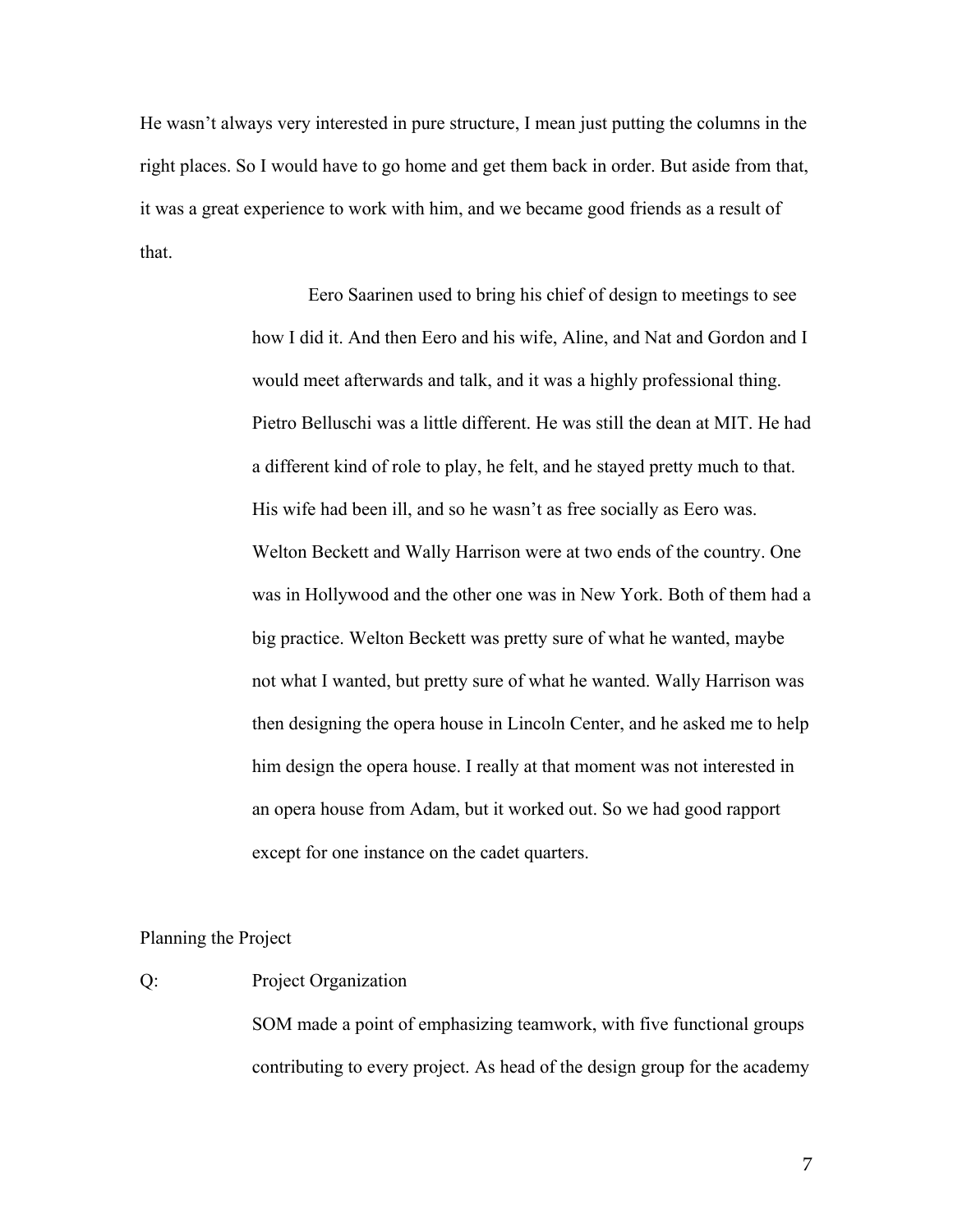project, you supervised four subordinate areas: master planning, academic area, service and supply, and housing. You were known as the "original motivator." Could you describe a typical week of working with your design team?

Netsch: I saw how immense the project was, and I saw that I had to have leadership in each area. And the initial master planning was obviously the most important. If we got off on the right track, then we were all set. So I really dominated the master plan group. Ralph Youngren did the academic group, and others were selected to do the airfield and the housing. That made it easier for me because we had these separate teams, each of them with specific responsibilities, and no attempt to overrun from one unit to the other.

We had the site to understand; we had the program to understand. There's quite a difference between academics and the airfield. We had different clientele in the military to talk to. You would talk to teachers or the corps of cadets for the academic area. For food service we went to Cornell University. In the airfield we had another set of people we had to talk to. It was at a time, post-war, when people were willing to talk and willing to share. It was an unusual time. It was an unusual time in architecture.

There's a book of materials that architects use, and when we started the academy it only had four volumes. By the time we finished, it had seven. Today it has twenty-seven volumes. So you see, American industry gradually got back into the field, and we were very instrumental in even getting materials done.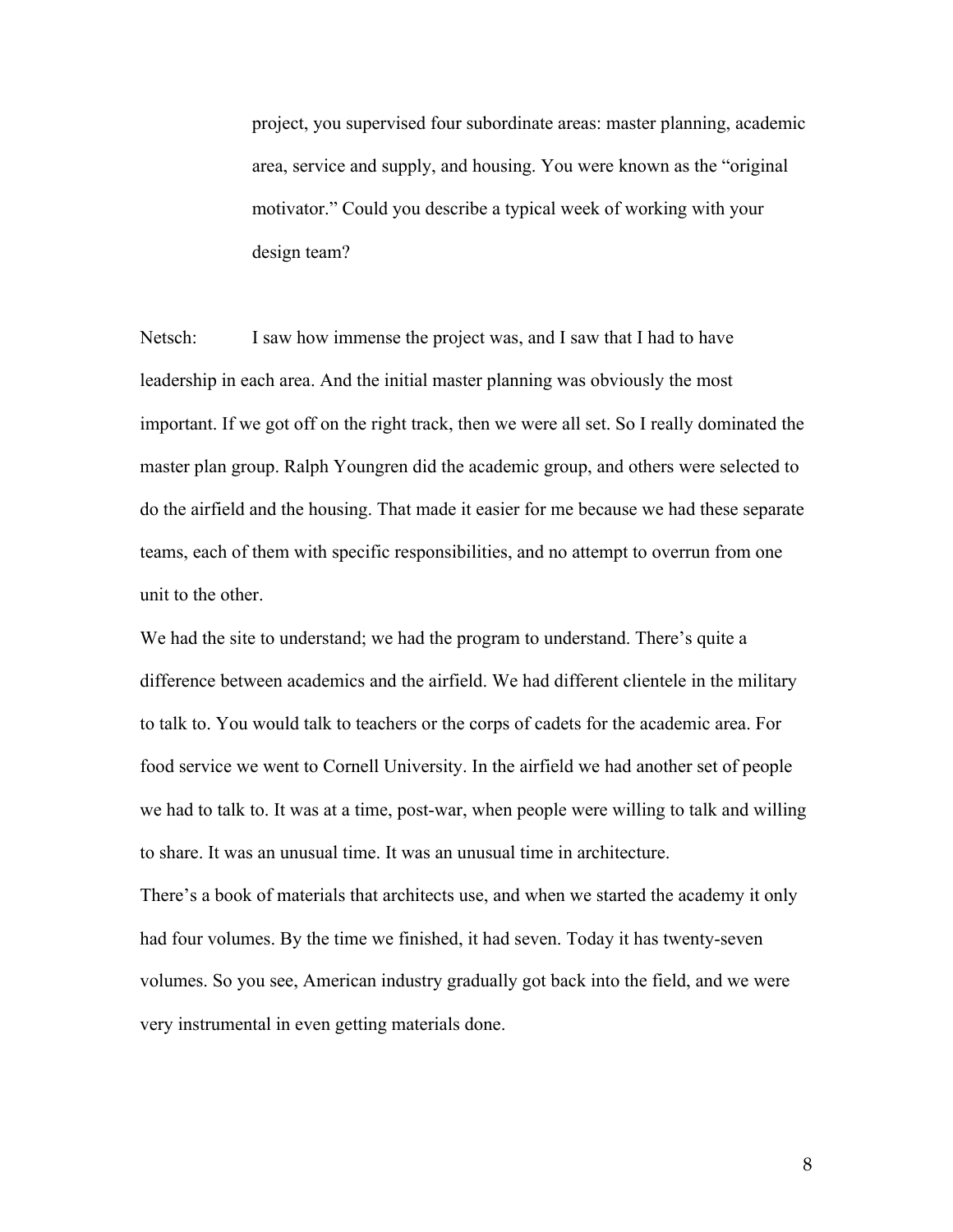I had one other group, which people don't usually consider important, but I asked Nat if I could have a research group. Nat said, "Well, anything, if you think it will do some good." He was rather hesitant about it. But I brought in a man, Robertson Ward, from Paris who had been working over there on a UNESCO project. I'd known him. He was a very good materials man, and we developed the uses of the granite, the uses of aluminum, floor coverings. We invented mirrored glass at that time. We did gray glass. Out of this marvelous project, industry saw an opportunity to cooperate. So we had great, great cooperation and support. This was an important thing.

Then we had to have good people out in Colorado Springs because I had a studio with about sixty people in Chicago, and the team for the fieldwork was being formed. Al Lockett was in charge of that, and Ed Merrill. I should say John Merrill was in charge of all of it, but Ed Merrill, his brother, was in charge of much of the architectural fieldwork. It was an early civil rights project because we had women on the team; we had blacks on the team. It was somewhat surprising to some of the people that we were working with, but they all had talents so it all worked out just fine. And I'm very proud to say that the academy was made up of a great grouping of people. We didn't have any kind of stigma or elitism involved in the whole selection of people. And that was true, of course, as you know in the military. You go up in the military, you become a major, and you have certain responsibilities as a major. So the staff people that we were working with had the same feeling, and that worked out well.

Let's mention a couple of problems that came up, because a project of this size has natural problems. We spoke of the need to move the highway. But then there were other problems. We had as a consultant from Georgia the people involved with the water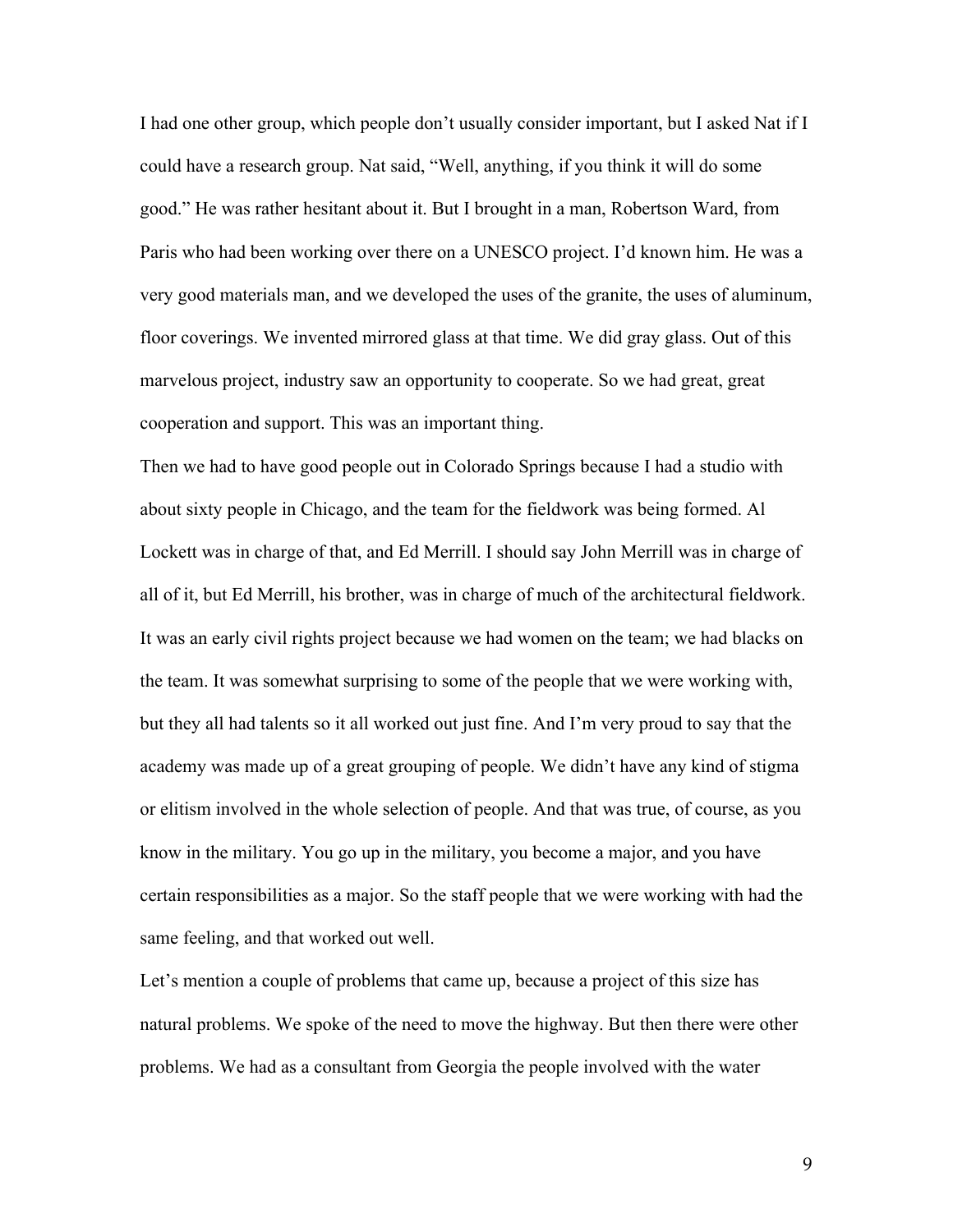distribution system. Working with our staff, they developed a high pressure, hot water system for the academy. We had to locate the major plant so that it could be used for peaceful atomic purposes. We had to search for a site near the greatest demand area as well as one with concealment potential. And the other heating plant was down at the airfield for the buildings and grounds of that area. You could see I had to be involved in a lot of things and decisions. It was wonderful, from walking every road through the design.

But you know, I discovered I had a big help—the cattle that were on the ranches. We had four ranches involved, primarily, and the cattle would take the easiest road from one valley to another valley. And so when I was talking with the civil engineers, we would be looking for the paths the cattle took because that obviously is going to be the easiest way with the least amount of movement. You had to be observant of the way the world works, and in this case it was the animals leading us from one valley to another.

> The main philosophy of the plan of the academy was to allow the public to completely encircle the academy so they could go into, if permitted, the academic area or the playing field area, or the housing area, or the officers' living quarters, or the airfield, or buildings and grounds. So we had these different loci that you could meet from this central ring. I saw that, really, in some of my own experience. When I was working on, believe it or not, designing a bar for the famous golf match at Pebble Beach, or redesigning it, I discovered how Seventeen-mile Drive works, how elegant it was. And then I had the commission to do a shopping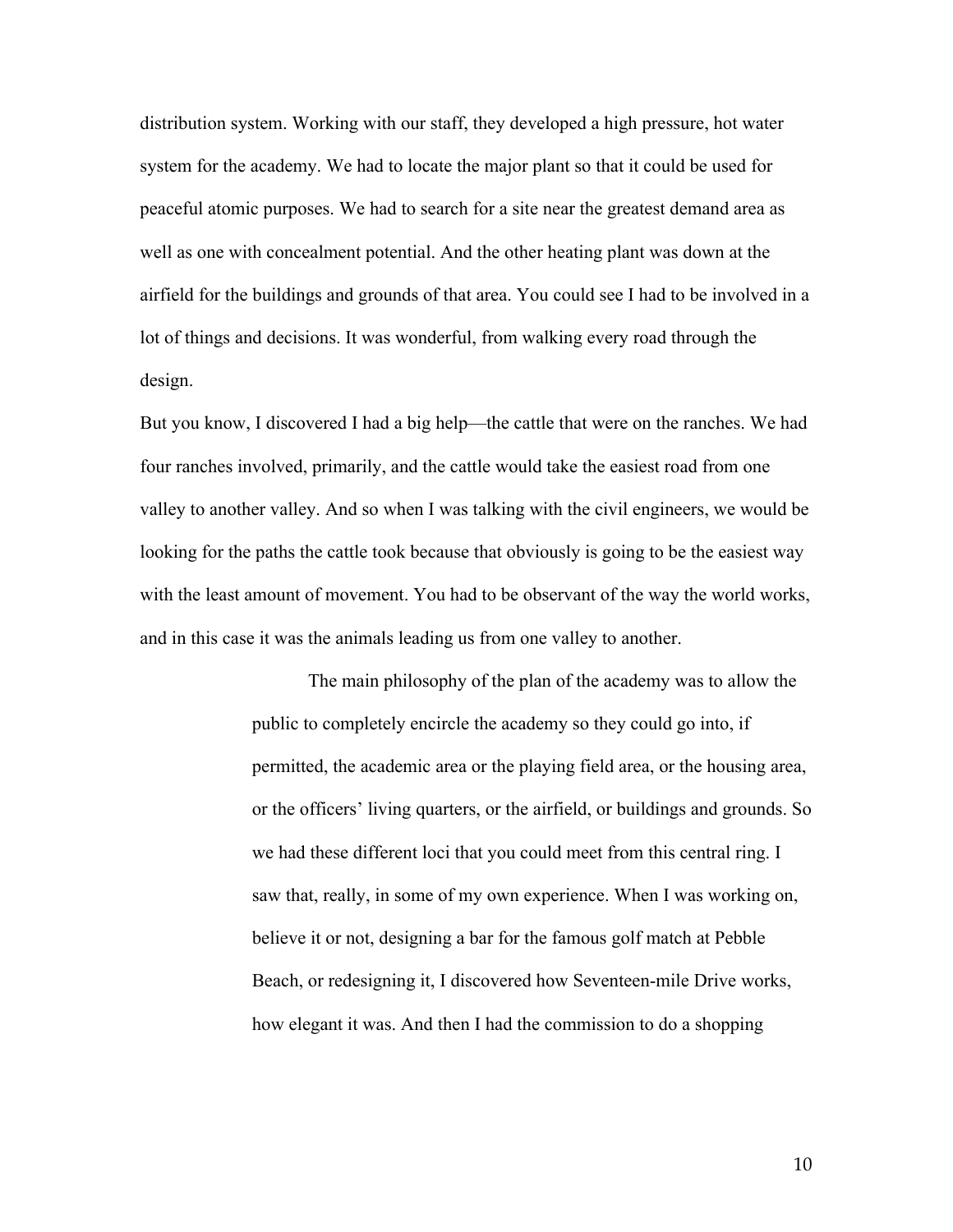center just off of that. Architects pick up experience many ways, and it was very important to just keep your eyes open. It helps.

Q: Air Force Academy Construction Agency Rather than rely on the Army Corps of Engineers to supervise construction, the Air Force chose to create a unique Air Force Academy Construction Agency under Colonel Al Stoltz. The academy's director of installations, Lieutenant Colonel Art Witters, provided liaison between academy officials and the construction agency. Please tell us how you worked with the construction agency.

Netsch: We had an unusual situation since this was the first Air Force Academy. The Air Force wanted to make the statement of being able to build it. The Corps of Engineers had been hired over the history of time from pre- Revolution on, really, as being the leading engineering group for the country. But this was a chance to change that. Aircraft and airfields abounded, and it was the beginning of a new world. So they wanted the Air Force Academy Construction Agency, and they got that.

> But there was an intramural battle on the responsibilities of the Air Force Academy Construction Agency and the Corps of Engineers, naturally. The corps would hardly want to give up what was then the leading project in American society for the government. So there were problems between the two leaders in that area on who would establish the policy for the construction program. I was mostly immune from that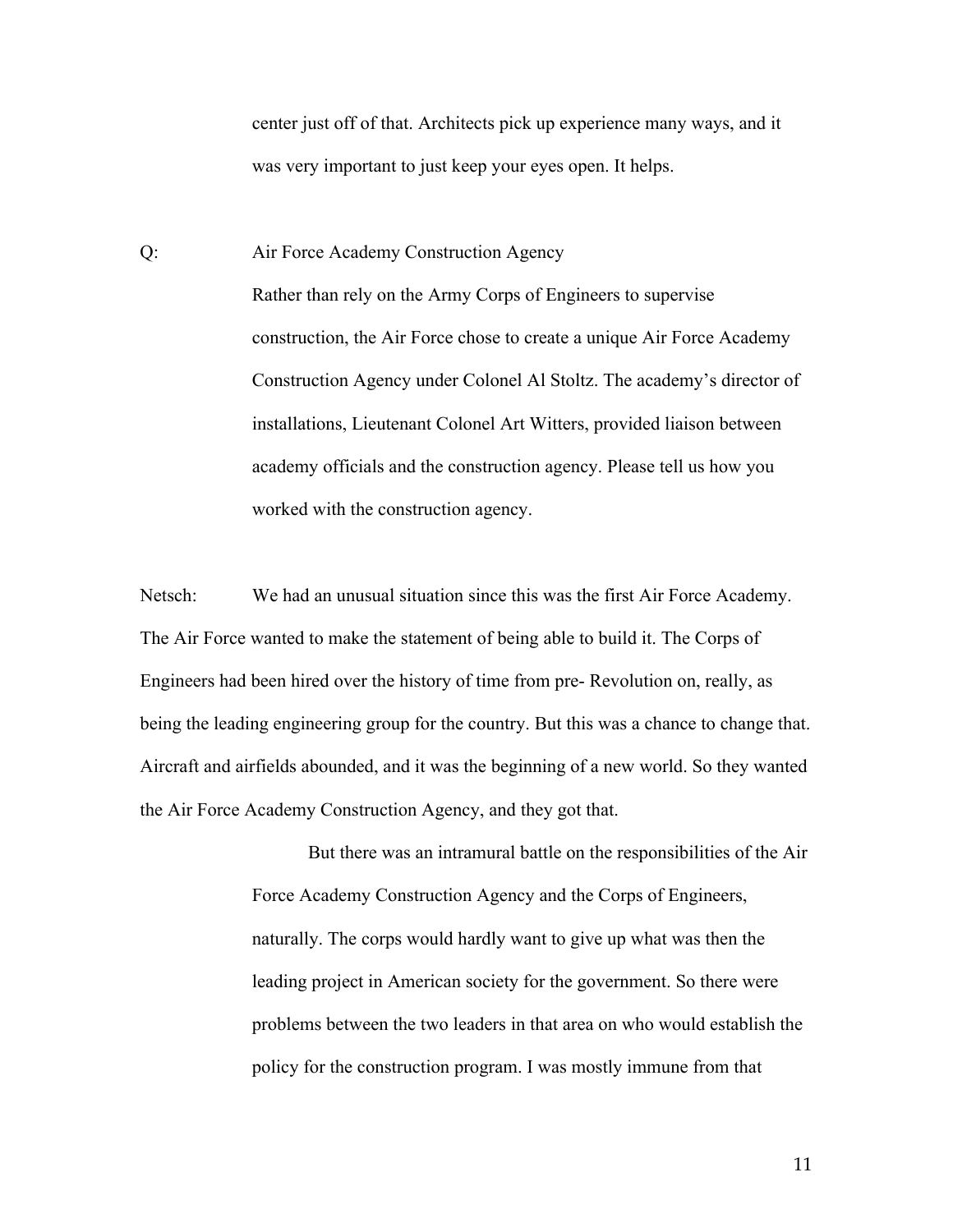because that would occur in the field. All my work went through the secretary of the Air Force, and it went through the consultants. The design of anything had to be approved by them. The construction, however, the field engineering was a problem for these two agencies. It led to some friction on their part, and it was necessary for us to try to be immune and not play sides. But I've got to feel that Air Force people were more concerned about the ultimate problem than the Corps of Engineers, who were doing military bases all over the world. A military base was quite different than an Air Force Academy. So things did work, but there were rough spots in that resolution.

# Q: Consultants

In addition to SOM, the Air Force secretary had an independent advisory board of architects. How would you describe the contributions of Pietro Belluschi, Welton Becket, and Eero Saarinen?

Netsch: Oh yes, let me tell you of the problems, even with all the brains of the consultants and ours and design interests. We had a presentation on the cadet quarters. Now it's been said today that the design of the cadet quarters actually made the scheme. Gordon is quoted in his history and in his biography that without that design of the twoup and the two-down, we would never have been able to get a level playing field for the campus, which was a prerequisite for assembly and marching and the proper components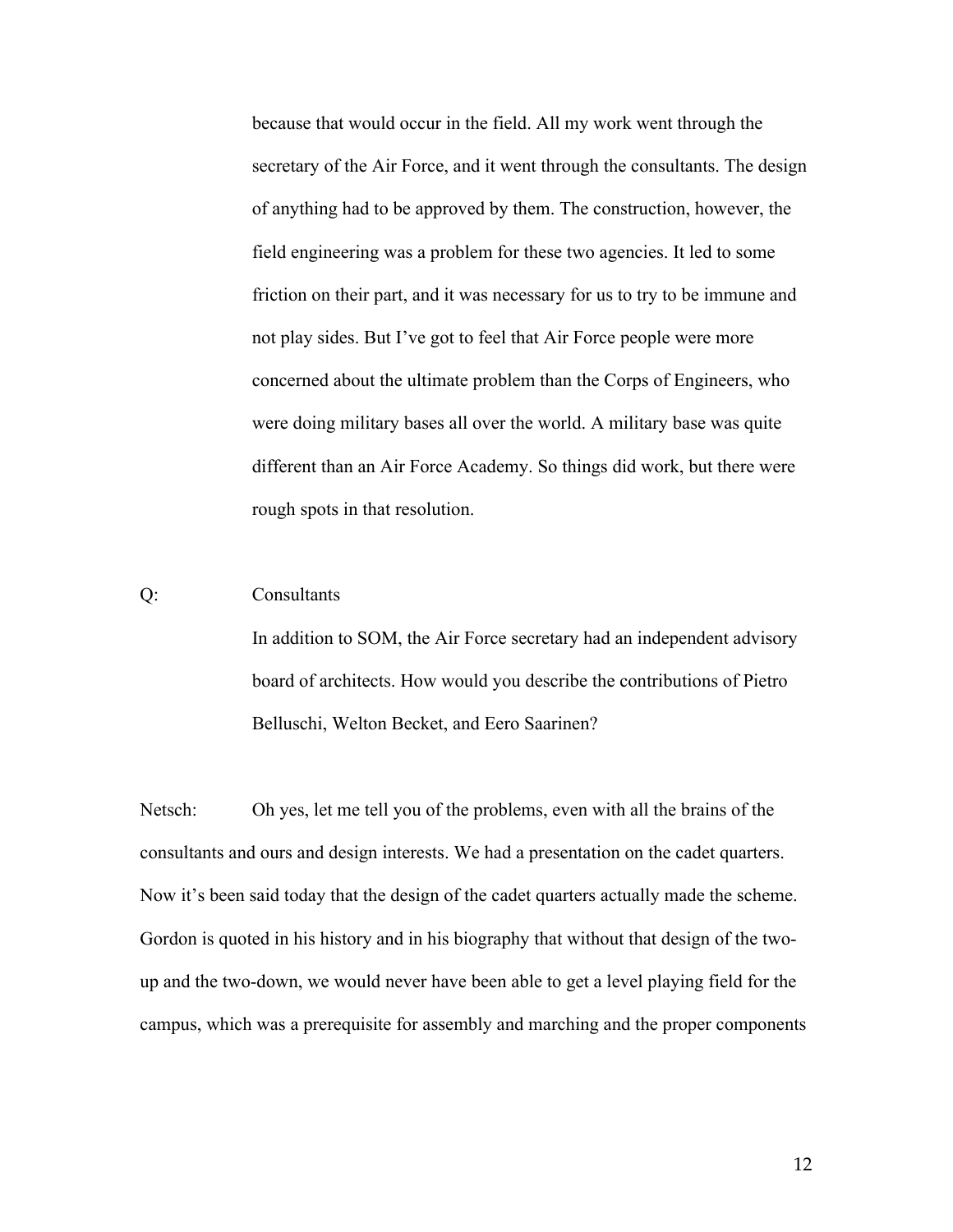of the academy. So I brought along this ten-foot long drawing of the cadet quarters and all the backup material and everything.

> Eero missed the meeting, and it was the first time the leader in the consultants didn't attend a meeting. So there was a kind of a rustle and a momentum developed by several that perhaps they should give me some advice. The advice went from mansard roofs of Paris, shutters, getting rid of the open floor, putting it all together, making it five stories high. It was amazing. It was the most difficult meeting I had in my life because neither Gordon nor Eero were there. So I had to take all these directives home, and I called up Nat and explained that this is a crisis. We have all these people designing all of a sudden, but I promised to do it. So I did about eight schemes incorporating different things. And we had a new meeting. Eero was at this meeting. He walked in this room and saw all these things and he said, "Walter, what is all this about?"

> And I said, "Well, the consultants asked if we would look into this, or this, or this."

And he said, "Will you and Gordon excuse yourself? We need a meeting." So they had a private meeting. We never discussed all the schemes that had been suggested. Eero made an apology that it was not the responsibility of the consultants to design but the responsibility to criticize, where criticism was important, but not to get involved with the overall aesthetics because these were aesthetic changes. And the meeting changed just like that. So we started like the last meeting with the big, long drawing instead of all these little schemes. And from then on it was seen that we each had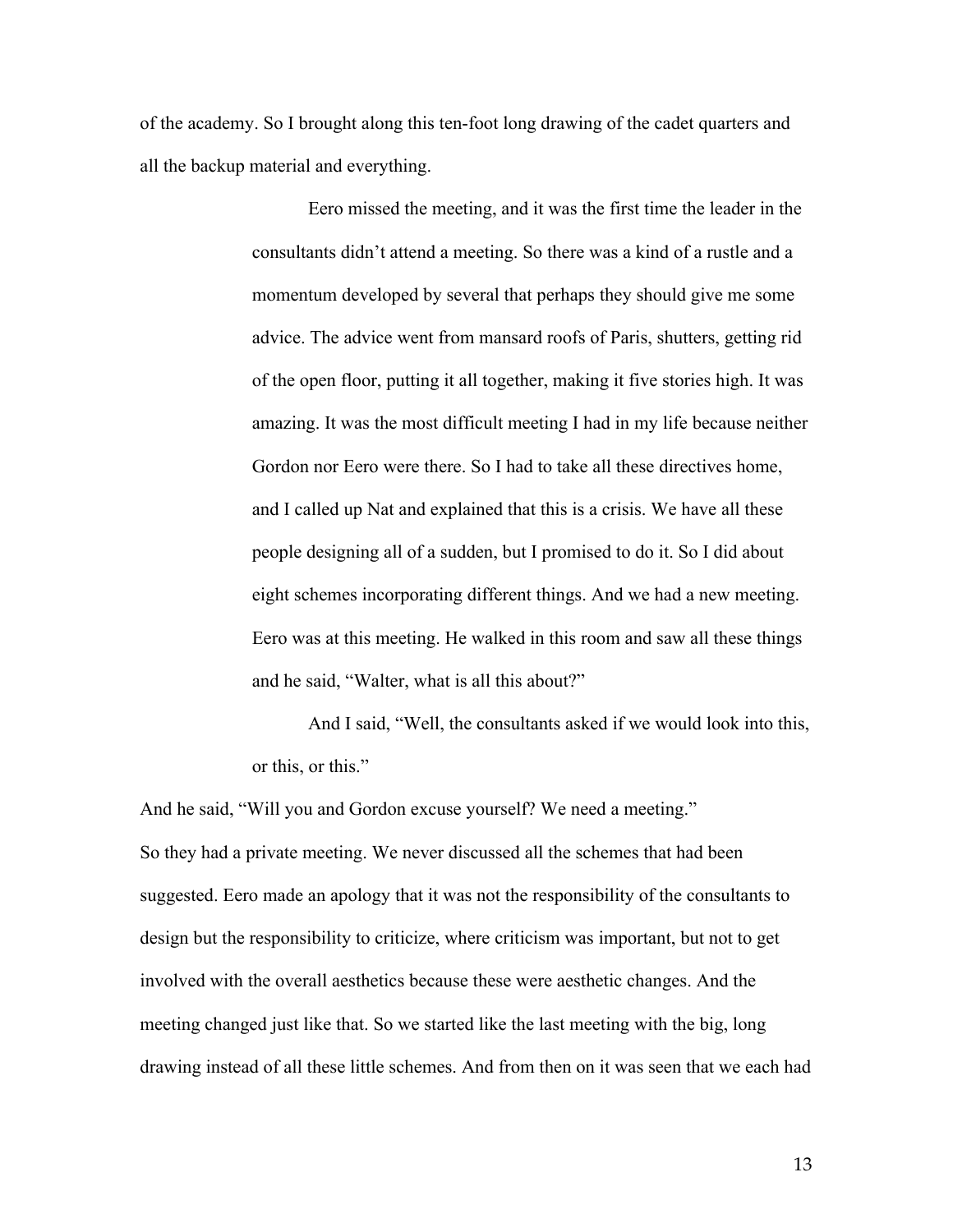our responsibility to be as good as we could be, to accept criticism if offered, and we did that. Eero saw that I did have the best solution. I wasn't really worried about that, but how we were going to get there was another thing. The consultants were very good. We had one other incident on the athletic building. I'd forgotten about that. It's a tremendous building, as you know. It has two kinds of swimming and diving platforms. It has basketball and tennis and volleyball and exercise rooms. It was a really big problem to make it successful. And it was suggested by some, and I think it was General Harmon in the background, that "Does this have to be a big box?" So it was decided that we would talk to another engineer who was then doing different buildings, and he came up with a building that swooped and dived. It was really quite a building. Today I think it would have gotten much more serious consideration than it did. But trying to put all of these programmatic needs inside these various shapes was a little much, within the time structure of the academy. I've spent four years on complicated forms, and we haven't gotten it completely solved. So I know we couldn't have stopped the academy at that particular time. Much more has been done in complicated structures since the computer. You've got to remember we didn't have a computer.

When we did the dining hall we tried to do it on the computer, and there weren't enough brains in the machine to run through all the options that were required to get to the solution. We had to give it up, and we did a double-truss system, a knowledgeable system that had been done before. The span, 266 feet, wasn't a frightening number, but we wanted an absolutely modern method of construction if we could get it. So as we talk about the academy, it was such a wonderful time, and problems did come up. Then Nat saw that big structure being built (and we recommended building it on the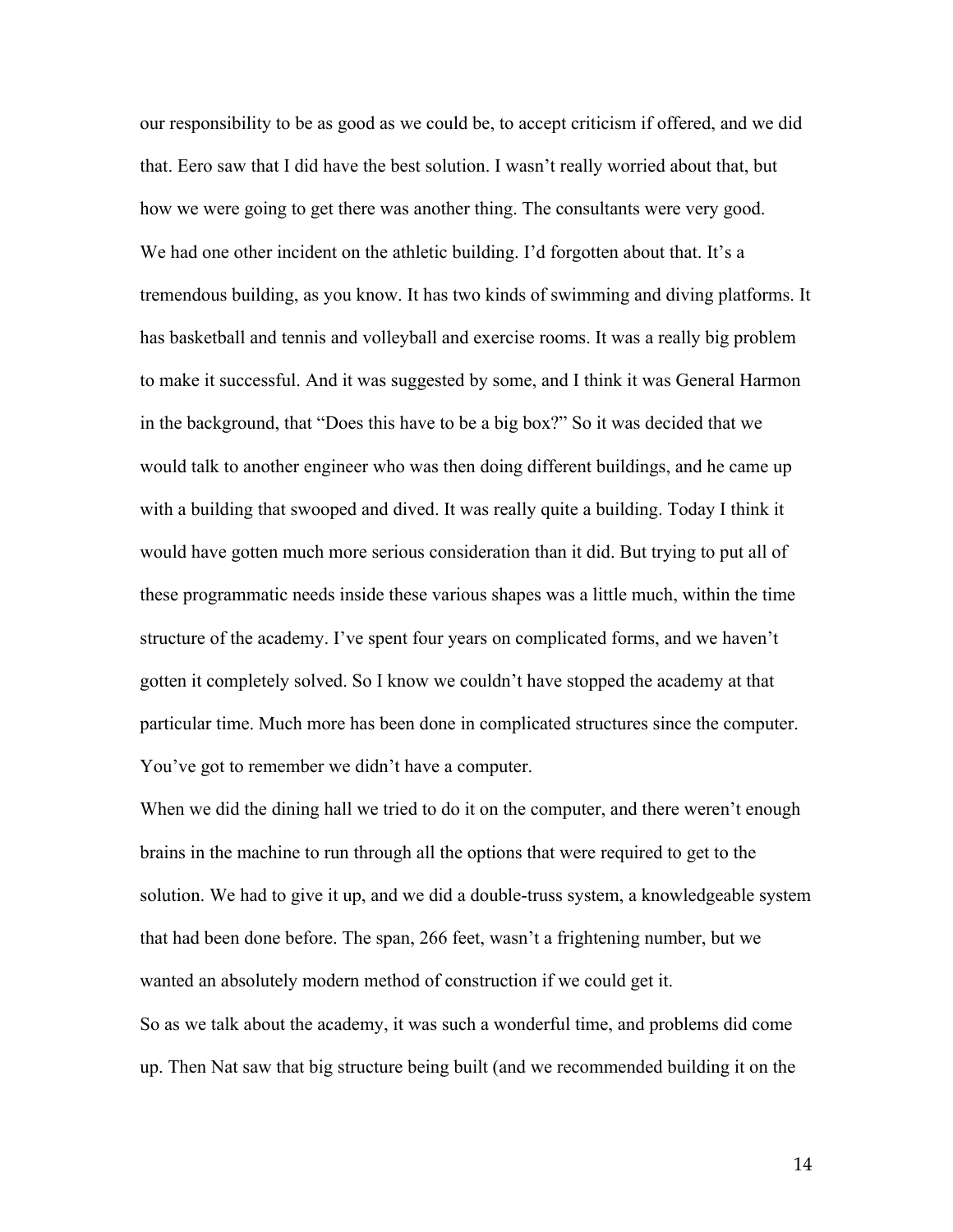ground and hoisting it up—lifting structures up was then a hot idea. It was in *Engineering News Record* and everything.) And Nat supported it. This was the thing to do, so we would build it.

> Don't forget that construction gangs were being formed that hadn't been formed in America since before the war. We had a wide diversification of talent available, and being able to bolt things together or weld things together at grade instead of up in the air was a very practical solution. But then Nat had the idea—I must give him credit for that— "Let's get the space program to raise it."

> I looked at him and said, "I can't do that. You'll have to do that." And he, working with the Air Force, got the space people to come up with their equipment, and sure enough, up it went. We had a little of the space program in the project as well as other things. The design details on the chapel were mine, and it was my responsibility to get them up, but there it was an engineering affair.

# Q: Site Planning

The Air Force had already selected a location when you came to the project, but you had to determine how to use the 18,500 acres of foothills and plains. How did you decide where to put the main facilities?

Netsch: I didn't know that Eero and Gordon had decided on where the academy was going. You know, they had met after the review and the selection. I had no idea. So I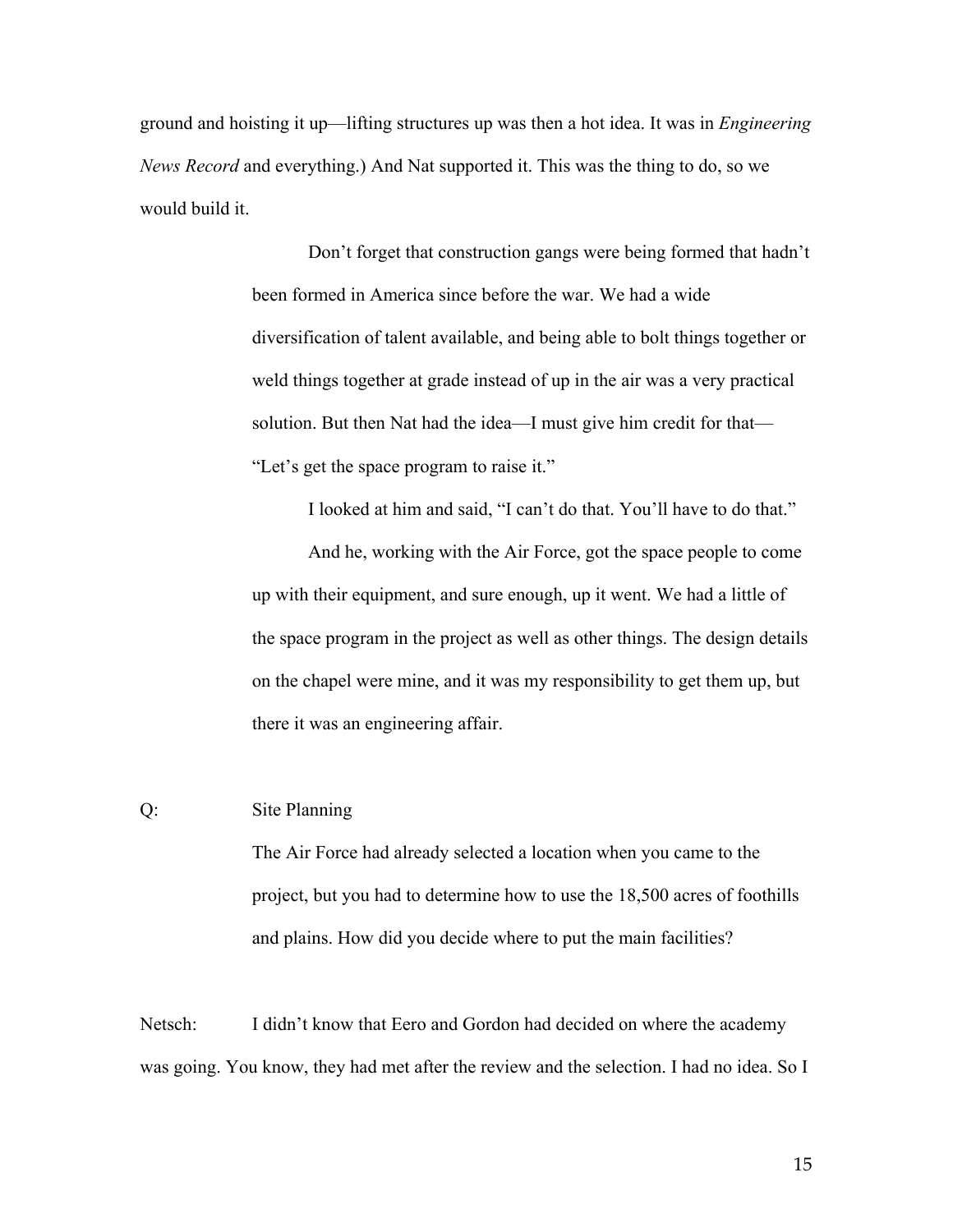did what I usually do when I attack a problem. I went out there and I looked at the site. I looked at the need for water at that time. There was a drought. I saw the beautiful Cathedral Rock, which is a natural outcropping, that maybe we could make use of. So I did decide I would do three solutions, and I presented to the academy three solutions. One of them was on the ridge separating the northern valley, the playing field valley now. On that ridge I did a very romantic—steps and walks—very romantic version of what an academy could be as a kind of, I guess you could say, a peaceful war machine. I then also picked Douglass Valley because it was a big valley. We could build a lake so we could then save the water, conserve the water, and we would have a small lake that would be the mirror of the academy against the backdrop of the mountains. And then we had the mesa. As far as the consultants were concerned, there was no choice. Eero made it absolutely certain in his mind that this was the only choice, and when we got into the program it actually turned out to be.

But we did go through the process of taking three different physical attitudes of what you would see when it was through. You'd either see the mesa with the academy there on the hill but flat. You would not see the romantic version, which a lot of people wanted. They wrote to the architectural magazines that this was the time to do a romantic solution.

> Of course Frank Lloyd Wright would have done it. I guess since I mentioned his name I should say a little bit more about him. Frank Lloyd Wright, of course, was the leading architect in America. He really evidently wanted the job very badly. He did work as a collaborator with one of the finalists, and this was the reason that firm got to be a finalist that was because the word FLW was on it. But after we were selected, I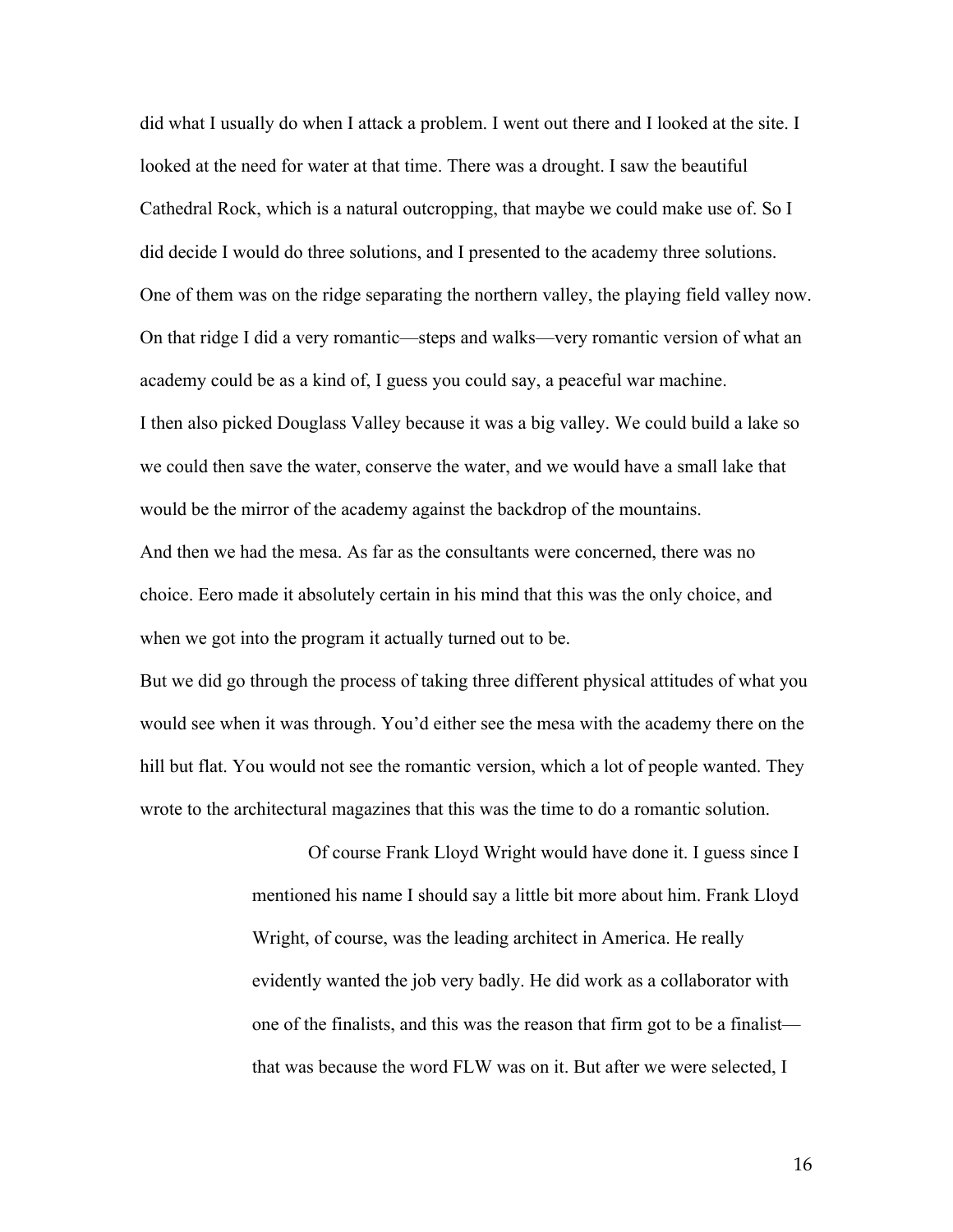don't know if this is general knowledge, but Nat got a letter from Mr. Wright saying that, "of course you have no talent to do this project." (I'm paraphrasing.) And that, "I will be very happy to take over the design responsibility for Skidmore for the Air Force Academy." Nat prized that letter very much. He never told me about it until much later, and I don't know exactly what he did in return. It was just never mentioned except that he mentioned the letter. I know that the press talked to Wright often. In one of the news magazines from the academy, when the design was announced, Mr. Wright said it's an "aviary for birdmen." So he had several ways of criticizing it. But he really did want the job. And we felt badly about it, I must admit—at thirty-four years of age, to say this leading architect, and really a genius in our time, wanted to do it. I began to worry about it, but it just spurred us on to do the best we could do. And it would not have been finished in time [if Wright had designed it], that much I can say. I can't say what it would have looked like, but it would have not been done in time.

# Q: Planning the Cadet Area

In March 1955 you presented to the secretary a design for the layout of the cadet area and preliminary designs for buildings in this area. How did you conceive of the basic orientation of the cadet area?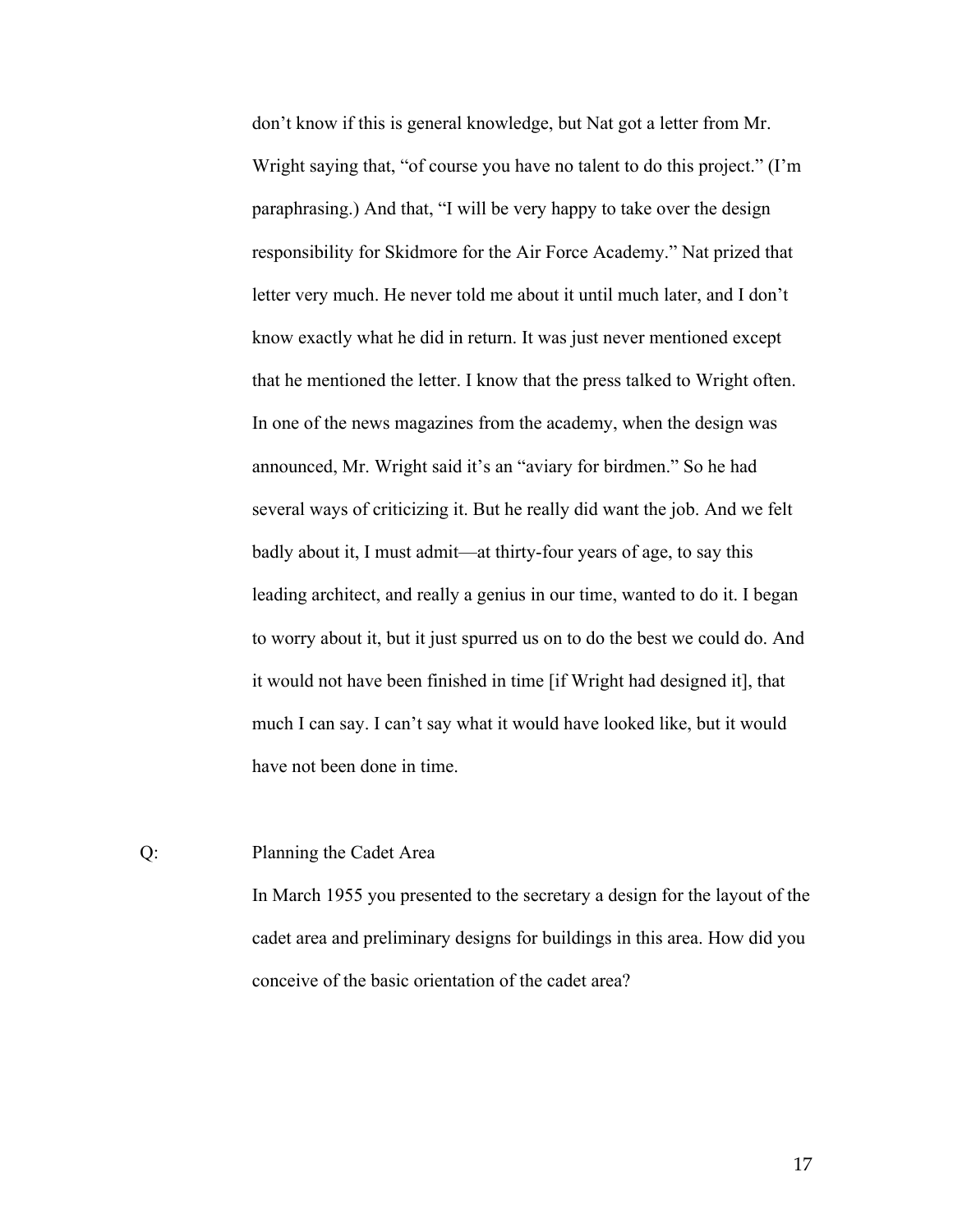Netsch: That was coming along. We were doing the buildings one at a time. The academic building—I thought, when the cadets were marching between classes that they should be looking out at the site. So I did an inward-oriented, all-glass edge in which they were looking out and the classrooms were in the inner court.

> The social hall with the theater—actually Gordon and I sort of dreamed that up very quickly. I said to Gordon, "I haven't got time to do that." This was for the preliminary presentation. This was the site plan; we needed a ring of facilities, and we needed an auditorium.

Gordon said, "I'll talk to the renderer." So Gordon did that one. That was all glass, too, by the time he got through with it, for reasons I don't know.

When we finally got to the formal presentation, of course, there was the chapel, which was not all glass but it was different. We got to the point where we had to have this major presentation. The master plan was resolved. We didn't have to have all the buildings finally designed, but we did want the public to know where we were going. And so these renderings were made in New York, and Gordon oversaw the renderings. And, as you know, Lever House is all glass, and that was the time when glass was the golden brick, I guess you might say, of architecture. So we did the renderings, and we did the model. As you look at the renderings, and you look at the model, and you look at the renderings that were prepared for that public opening, you will find that the plan didn't change; the master plan was there. It was built on logic and research. But some of the aesthetics, Gordon considered you could solve that later.

> That was the social hall. The academic building I thought I had solved, you know, with the cadets looking out. Well, aside from the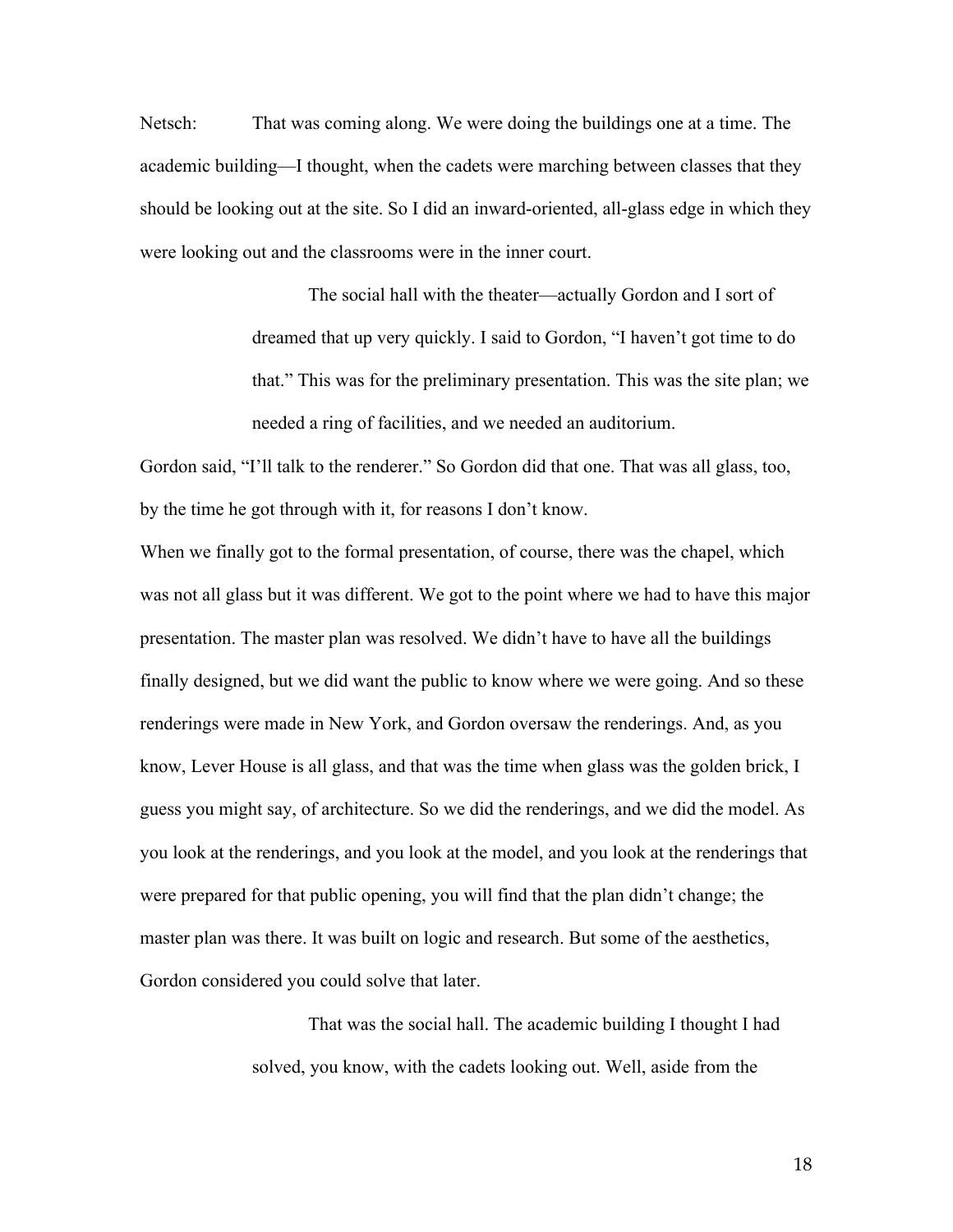comments on the chapel, the other comments were, "Too much glass, too much glass."

Even Nat joined in: "Walter, why did you have to use so much glass?"

Well, I explained why. I said the auditorium doesn't have to be all glass. I just thought it would be nice if the cadets could look out. He said, "No, actually it's a much more efficient design if the cadets are inside walking around."

And I said, "That's true, on the inside of a circle versus the outside. That's simple mathematics."

So I said, "Okay, I'll take a look at obviously changing it," and therefore it went from glass to marble. That was a really good scheme.

The social hall took a little more time, not because we didn't get rid of the glass, but we had to get that ballroom-dining room working. We could see Cathedral Rock, and we wanted to be sure that we could see Cathedral Rock. You could put the light on it the night they had the freshman, sophomore, junior, senior dances, and it was an imagery that was worth keeping. So we had to work a lot on that. And it was a 3,000-person auditorium—then, of course, 2,600 was the limit [to the expected size of the cadet wing]. It's a big auditorium, and we wanted it to work. There were a lot of discussions about acoustics at that time, and we had an acoustician working with us.

So we resolved that, but we had to really face the fact that there was too much glass because we were not air conditioning these buildings. People didn't realize that. We were not air conditioning the cadet quarters. We invented gray glass, which limited the amount